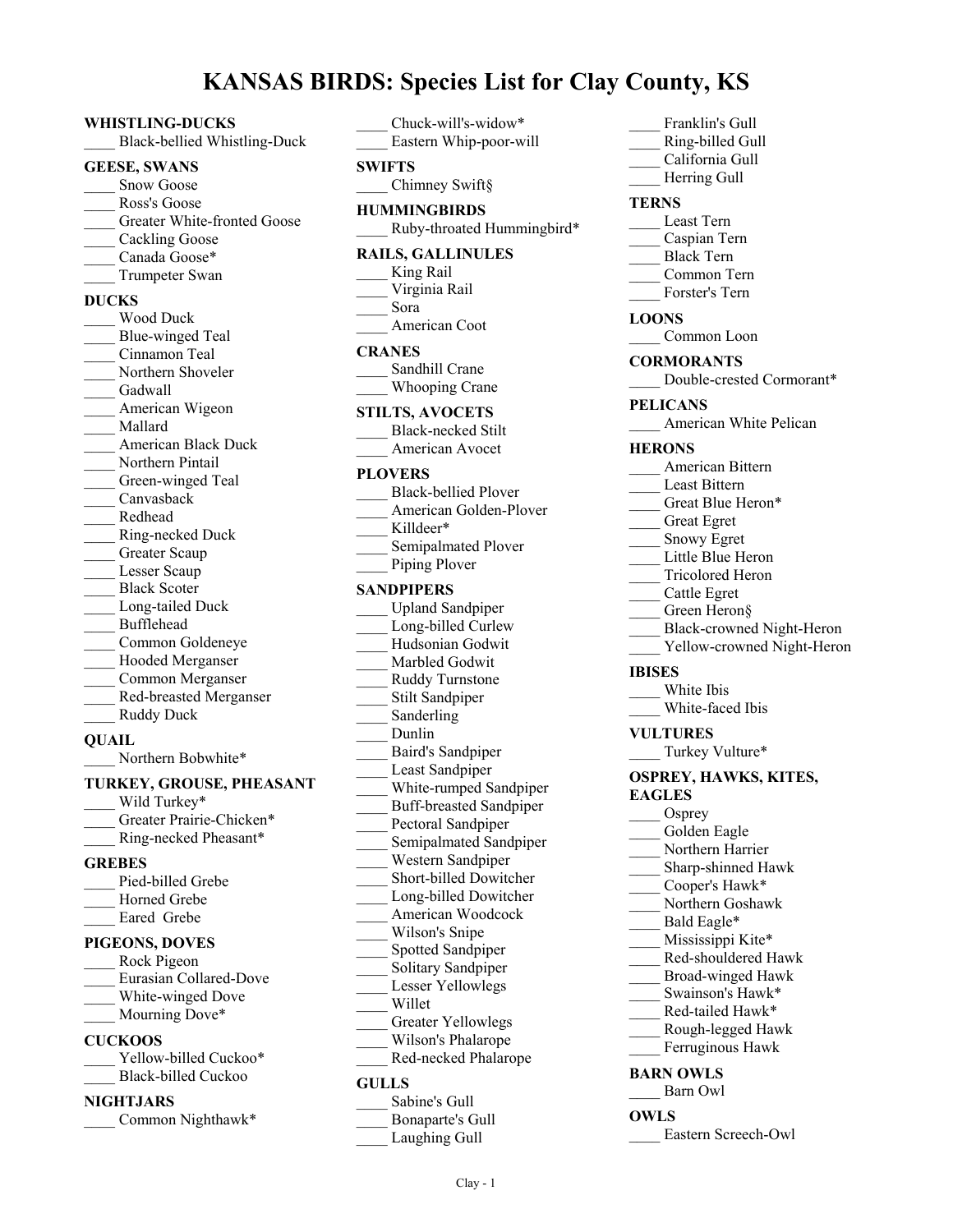- Great Horned Owl\*
- \_\_\_\_ Snowy Owl
- \_\_\_\_ Burrowing Owl
- Barred Owl
- Long-eared Owl\*
- Short-eared Owl
- Northern Saw-whet Owl

# **KINGFISHERS**

\_\_\_\_ Belted Kingfisher

## **WOODPECKERS**

- \_\_\_\_ Red-headed Woodpecker\* \_\_\_\_ Red-bellied Woodpecker\*
- Yellow-bellied Sapsucker
- Downy Woodpecker\*
- Hairy Woodpecker\*
- Northern Flicker§
- Pileated Woodpecker

## **FALCONS**

American Kestrel\* \_\_\_\_ Merlin Peregrine Falcon Prairie Falcon

## **FLYCATCHERS**

Great Crested Flycatcher\* Western Kingbird\* Eastern Kingbird\* Scissor-tailed Flycatcher\* \_\_\_\_ Olive-sided Flycatcher Eastern Wood-Pewee§ \_\_\_\_ Alder Flycatcher Willow Flycatcher Least Flycatcher Eastern Phoebe\*

## **VIREOS**

White-eyed Vireo Bell's Vireo§ Yellow-throated Vireo \_\_\_\_ Blue-headed Vireo Philadelphia Vireo Warbling Vireo§ Red-eyed Vireo§

## **SHRIKES**

| Loggerhead Shrike* |
|--------------------|
| Northern Shrike    |

## **JAYS, MAGPIES, CROWS**

- Blue Jay\* Black-billed Magpie\* American Crow\*
- **CHICKADEES, TITMICE**
- Black-capped Chickadee\* \_\_\_\_ Tufted Titmouse§
- **LARKS**
	- Horned Lark\*

## **SWALLOWS**

- Bank Swallow
- Tree Swallow\*
- Purple Martin\* N. Rough-winged Swallow§ Barn Swallow\*
- Cliff Swallow\*

## **KINGLETS**

\_\_\_\_ Ruby-crowned Kinglet Golden-crowned Kinglet

## **WAXWlNGS**

\_\_\_\_ Bohemian Waxwing \_\_\_\_ Cedar Waxwing

## **NUTHATCHES**

\_\_\_\_ Red-breasted Nuthatch White-breasted Nuthatch§

## **CREEPERS**

\_\_\_\_ Brown Creeper

## **GNATCATCHERS**

Blue-gray Gnatcatcher§

## **WRENS**

- \_\_\_\_ Rock Wren
- House Wren§
- Winter Wren
- Sedge Wren
- \_\_\_\_ Marsh Wren Carolina Wren\*
- Bewick's Wren§

## **THRASHERS**

|  | Gray Catbird* |  |
|--|---------------|--|
|  | T1            |  |

Brown Thrasher\* \_Northern Mockingbird\*

## **STARLINGS**

European Starling\*

## **THRUSHES**

- Eastern Bluebird\*
- Mountain Bluebird \_\_\_\_ Townsend's Solitaire
- \_\_\_\_ Swainson's Thrush
- \_\_\_\_ Hermit Thrush
- \_\_\_\_ Wood Thrush
- American Robin\*

## **OLD WORLD SPARROWS**

House Sparrow\*

## **PIPITS**

| American Pipit  |  |
|-----------------|--|
| Sprague's Pipit |  |

## **FINCHES**

- \_\_\_\_ Evening Grosbeak
- Pine Grosbeak
- House Finch§ Purple Finch
- Common Redpoll
- \_\_\_\_ Red Crossbill
- \_\_\_\_ White-winged Crossbill
- Pine Siskin
- American Goldfinch§

Clay - 2

## **LONGSPURS**

- \_\_\_\_ Lapland Longspur
- \_\_\_\_ Chestnut-collared Longspur
- Snow Bunting

## **SPARROWS**

- Grasshopper Sparrow§
- Lark Sparrow\*
- Lark Bunting
- Chipping Sparrow\*
- Clay-colored Sparrow
- Field Sparrow\*
- Fox Sparrow
- American Tree Sparrow
- Dark-eyed Junco
- White-crowned Sparrow
- Harris's Sparrow
- \_\_\_\_ White-throated Sparrow
- Vesper Sparrow
- LeConte's Sparrow
- Henslow's Sparrow
- \_\_\_\_ Savannah Sparrow
- Song Sparrow
- Lincoln's Sparrow Swamp Sparrow

\_\_\_\_ Bobolink

**CHATS**

Spotted Towhee Eastern Towhee§

Yellow-breasted Chat **BLACKBIRDS, ORIOLES** Yellow-headed Blackbird

> Eastern Meadowlark§ Western Meadowlark\* Orchard Oriole\* Baltimore Oriole\* Red-winged Blackbird\* Brown-headed Cowbird\*

\_\_\_\_ Rusty Blackbird \_\_\_\_ Brewer's Blackbird Common Grackle\* Great-tailed Grackle

\_\_\_\_ Louisiana Waterthrush Northern Waterthrush Golden-winged Warbler Black-and-white Warbler Prothonotary Warbler \_\_\_\_ Tennessee Warbler \_\_\_\_ Orange-crowned Warbler Nashville Warbler Kentucky Warbler§ Common Yellowthroat§ \_\_\_\_ American Redstart \_\_\_\_ Cerulean Warbler Northern Parula§ Yellow Warbler§ \_\_\_\_ Blackpoll Warbler

**WARBLERS** \_\_\_\_ Ovenbird